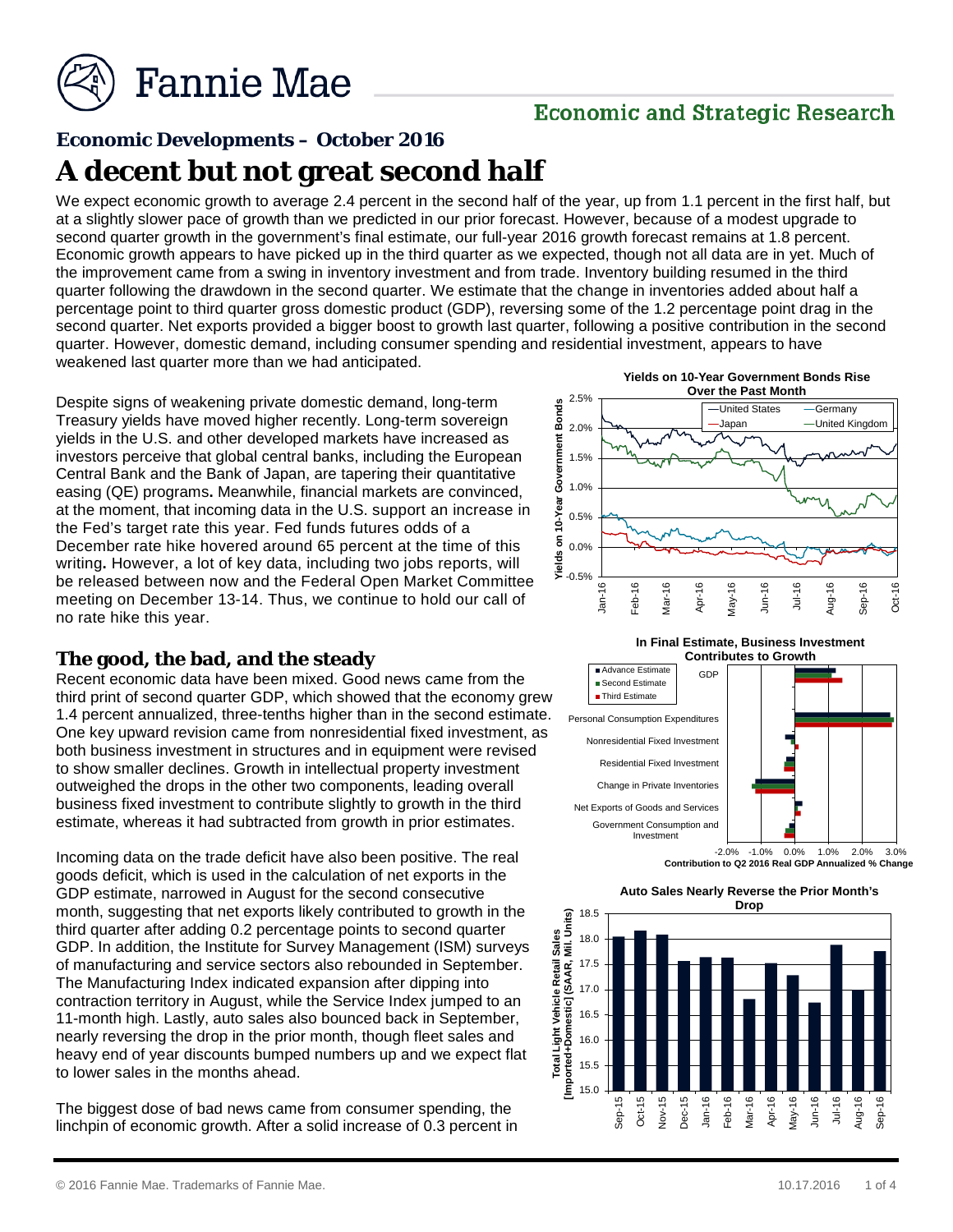

July, real consumer spending pulled back in August, edging down 0.1 percent, marking the first drop since January. The saving rate edged up for the second consecutive month, suggesting increased caution among consumers. While we expect that real consumer spending growth moderated in the third quarter from an unsustainable pace of 4.3 percent annualized in the second quarter, the expected downshift to a still solid 2.7 percent was slightly less than we anticipated in the September forecast. We expect a further softening in consumer spending growth this quarter, which is a main reason we expect moderating economic growth from the third quarter.

Bad news also came from the report on construction spending, which weakened more than expected in August on the heels of downward revisions for July. Private nonresidential construction spending, which had been upbeat recently, fell in August for the first time in four months. Despite the August decline, the report supported our expectation that

nonresidential investment in structures likely increased in the third quarter, partly because of some improvement in the depressed energy extraction sector. Separately, the increase in weekly rig counts in the third quarter also supported a mild turnaround in the sector.

Spending on new private residential construction continued to be lackluster, driven by the ongoing decline in new single-family construction spending, which dropped in August for the sixth consecutive month and fell from a year ago for the first time in five years. Meanwhile, new multifamily construction spending continued to post annual gains, but the increase has moderated to the weakest pace since October 2011. (For more information on multifamily market conditions, read the [October 2016 Multifamily Market](http://fanniemae.com/resources/file/research/emma/pdf/MF_Market_Commentary_101816.pdf)  [Commentary.](http://fanniemae.com/resources/file/research/emma/pdf/MF_Market_Commentary_101816.pdf))

**New Single-Family Construction Spending Drops Annually As Multifamily Gains Moderate**



Two factors are driving the downward trend in new single-family construction spending this year: lackluster single-family starts (see the housing section below) and a continuation of the decline in the average cost per single-family start that began late last year. While we had expected in the prior forecast that residential investment fell in the third quarter, the August construction spending report suggests that the drop was steeper than previously believed. State and local government construction spending was also another weak spot, decreasing during the month and leading us to lower our estimate of government consumption and gross investment growth in the third quarter.

The factory orders report was also negative, showing that core (nondefense excluding aircraft) capital goods shipments, a proxy for business investment in equipment, declined in August for the fourth consecutive month, albeit at a more moderate pace. Meanwhile, core capital goods orders, a forward-looking indicator, increased during the month for the third straight month. We now expect that business investment in equipment fell in the third quarter for the fourth consecutive quarter, but the improving trend in core capital goods orders suggests business capital investment should edge higher this quarter.

The steady news comes from the labor market. Nonfarm payrolls rose 156,000 in September, slightly below consensus. Notably, the three-month average gains in both nonfarm payrolls and private payrolls were exactly the same as in September 2015, a couple of months before the first rate hike this cycle.



Goods-producing industries added 10,000 jobs on net, thanks to the increase of 23,000 in construction payrolls. This included a 15,700 gain in residential construction employment, the biggest increase since January, which suggests a near-term improvement in housing supply. Mining and logging payrolls were flat during the month, ending a streak of 23 consecutive monthly declines, supporting our view that the energy sector is regaining its footing.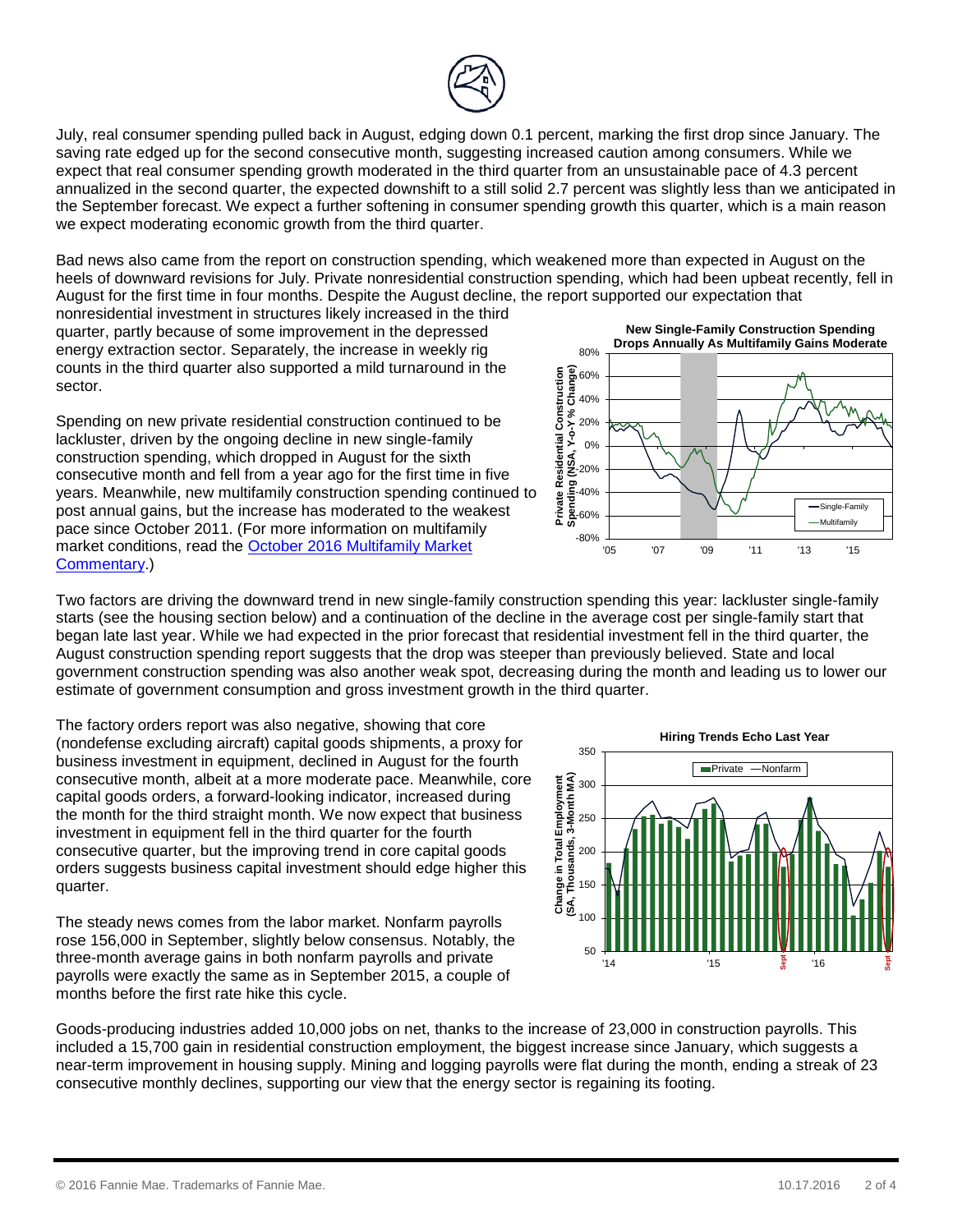

Other details conveyed decent labor market conditions. Average hourly earnings rose 0.2 percent on a monthly basis and were up 2.6 percent from last September, a pick-up from 2.4 percent in the prior month but slightly below the expansion best. Meanwhile, the average workweek rebounded from the drop the prior month. The unemployment rate edged up onetenth to 5.0 percent, but for a good reason – a large number of people joined the labor force, slightly outweighing a solid gain in household employment. Overall, labor market conditions by themselves are not a hurdle for the Fed to raise the fed funds rate this year, although our forecast points to a slowdown in

economic growth to just about 2.0 percent this quarter.

### **Housing roundup**

One positive housing news item was emerging signs of improvement in homeownership demand in 2015. According to American Community Survey data released last month, owner household growth exceeded renter household growth in 2015 for the first time since the onset of the 2007-09 recession. In another encouraging sign for owner-occupancy, and in particular for the first-time buyer market, the same survey showed that the homeownership rate for households under age 35, which declined substantially and relentlessly between 2006 and 2014, finally stabilized in 2015.

However, in recent months, housing activity has clearly lost momentum. Existing home sales fell in August for the second consecutive month, reaching the lowest level since February. Their forward-looking indicator – pending home sales, or contract signings on existing homes – dropped in August for the third time over the last four months, sending pending sales to the lowest level since January.

New home sales declined sharply in August, but from an expansion best in the prior month. Single-family housing starts also decreased sizably during the month. The recovery in single-family homebuilding has been very gradual, partly because of land and labor constraints. The shortage of skilled labor is reflected in the Job Openings and Labor Turnover Survey, which showed that the construction job openings rate jumped in July to tie an expansion best, while the rate of hiring remained low for an expansion.

On a positive note for young homebuyers, builders appear to be increasing their focus on the entry-level market. After rising sharply at the end of the recession, the typical size of new single-family homes stabilized in 2014 and 2015 and began to decline in the fourth quarter of 2015, according to data from the Census Bureau. The median square footage of new single-family homes continued to shrink in the second quarter. As builders adjust their production in response to rising demand for entry-level homes, typical new home size is likely to trend lower going forward, which should help to sustain the fledgling recovery in homeownership.

Another leading indicator of home sales – purchase mortgage applications – dropped in August for the second consecutive month, suggesting continued weakness in existing home sales in the near term. However, purchase applications rebounded in September, giving some hope that home sales would recover in late 2016. Meanwhile, refinance mortgage applications moved lower in September for the second consecutive month after a surge in July.

One of the biggest challenges for housing remains the extremely lean inventory of homes for sale. The number of existing homes for sale declined 10.1 percent in August from a year ago, marking the largest annual drop since 2013. The lean inventory for the existing home market is partly attributable to the fact that homeowners are remaining in their homes longer. Data from CoreLogic showed that the median



**New Single-Family Starts and Home Sales Fall**



**Purchase Applications Bounce Back While**